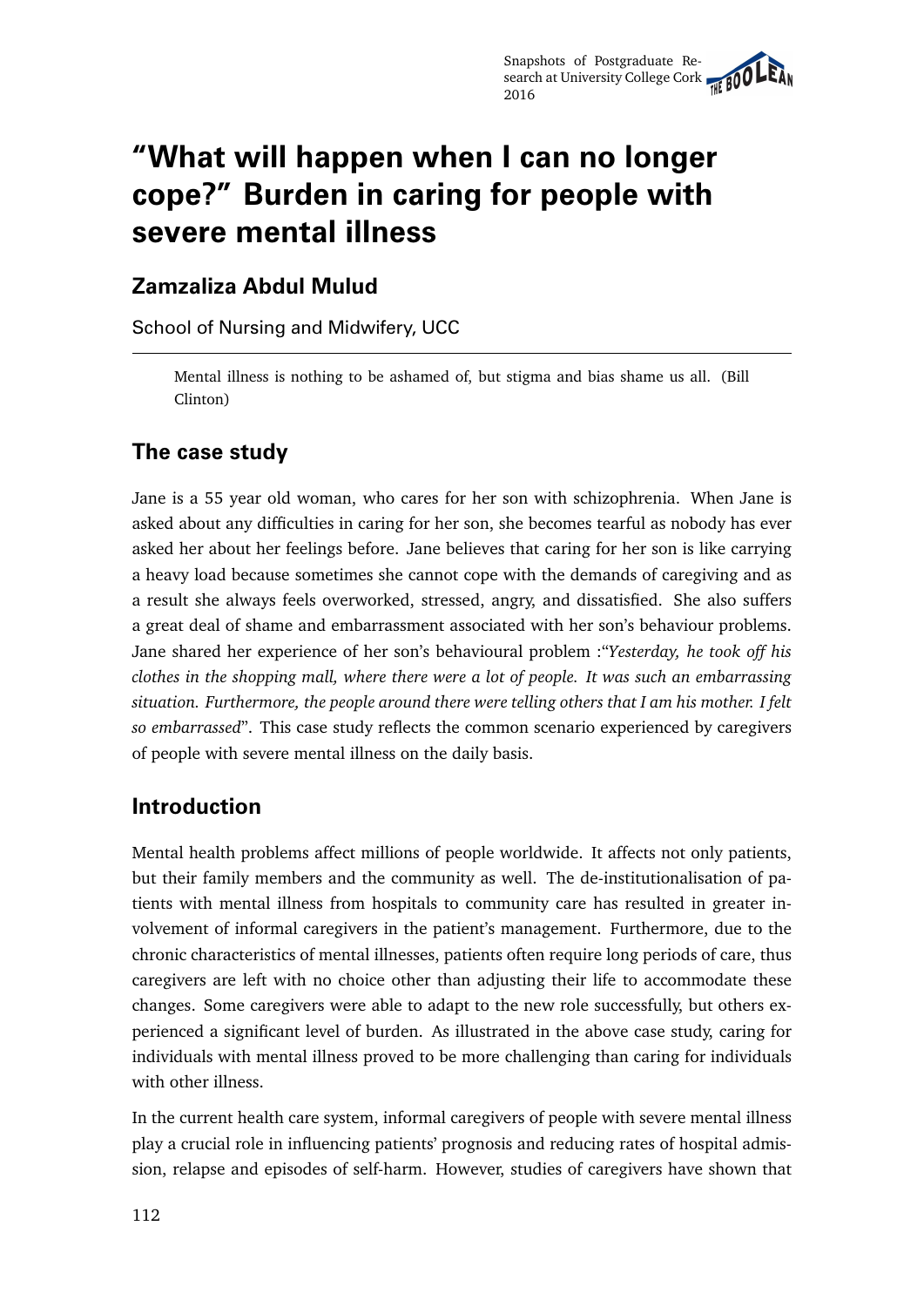caring for individuals with severe mental illness often impacts all domains of caregivers' lives, including work, leisure, income, physical and emotional health and significant relationships with other people. Previous research findings have also shown that tiredness, sadness, constant stress, uncertainty and frustration were the common feelings of burden expressed by caregivers. In addition, unlike other chronic illnesses, the stigma often attached to mental illness (as illustrated in Figure 1) was a significant factor in greater caregiver burden and caused caring for people with mental illness to be a more stressful experience.



Figure 1: Stigma of mental illness — Source Mike Lake, www.nicemike.com

## **Factors influencing caregiver burden**

It is widely accepted that the factors associated with caregiver burden are complex and multi-dimensional. Efforts are being made internationally to identify factors that contribute to caregiver burden so that the appropriate interventions, which are targeted towards these populations, can be identified. Caregiver burden has common causes (shown in Figure 2) and findings from previous studies suggested that caregivers who are older and female, those with depressive symptoms and with a higher self-perceived stigma were more likely to report a higher level of caregiver burden. Besides these, other factors that were found to be associated with caregiver burden include availability of social support. However, some of these factors are not conclusive in predicting caregiver burden. For example, a study in Malaysia among caregivers of patients with dementia found that low external support received by caregivers was associated with caregiver burden. Yet, contrary to the findings in the Malaysian study, a study done among Italian caregivers of patients with the same illness indicated that the lack of social support was seen as having not contributed to a burden. Thus, the cultural differences in caregiving and coping style may also reflect differences in the way caregiving affected caregivers from different ethnic groups and cultural backgrounds.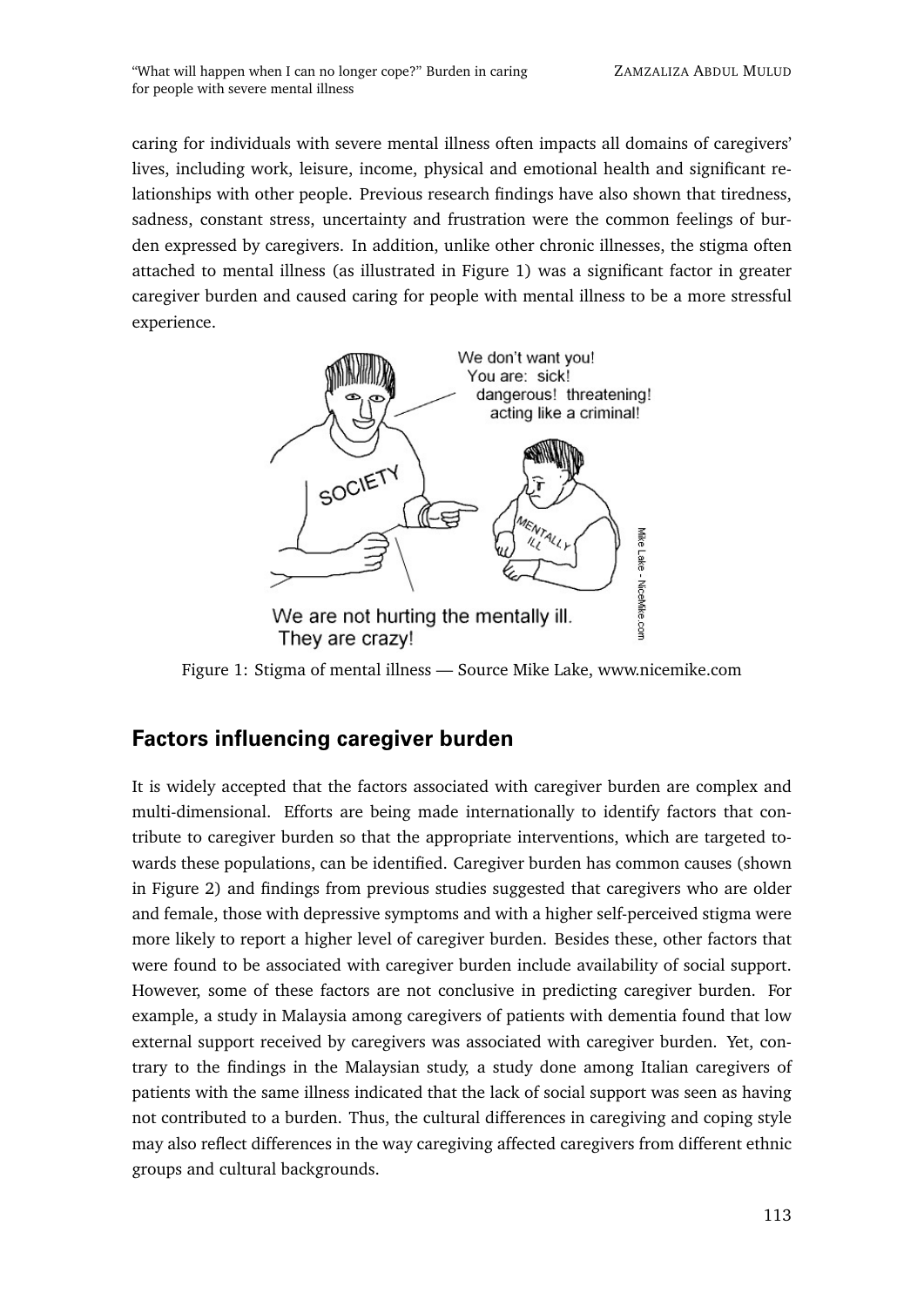

Figure 2: Multidimensional factors that contributed to burden in mental illness. Source: Simon Kneebone

Despite the inconsistencies in the literature about the factors that contributed to caregiver burden, resilience might be the key to explain how caregivers 'bounce back' and deal with challenges in caring for individuals with severe mental illness. Alongside caregiver burden, resilience is included in the present study in order to recognise the potential for personal growth associated with the caregiving role. This is another approach to understanding what caregivers experience in dealing with patients of mental illness, without denying the existence of burden and stress felt by caregivers. Previous studies among caregivers of elderly people with Alzheimer's disease, female caregivers of individuals with serious mental illness and child caregivers found that those who were more resilient reported low levels of burden in caregiving.

Nevertheless, in the Malaysian context, little is known about the experience of caregivers in caring for individuals with severe mental illness. There are few studies done on caregiving that focus on caregiver burden among patients with dementia and Parkinson disease, except for one qualitative study which was focused on caregiver burden among caregivers of patients with mental illness. The factors associated with caregiver burden and resilience are well established in Western countries and in some Asian countries. In Malaysia however, since the studies are limited in this area, little is known about the magnitude of caregiver burden and the impact of resilience among caregivers caring for individuals with severe mental illness. The paucity of research on caregiver burden and its associated factors among Malaysian caregivers of individuals with mental illness suggests that research is needed to address this issue.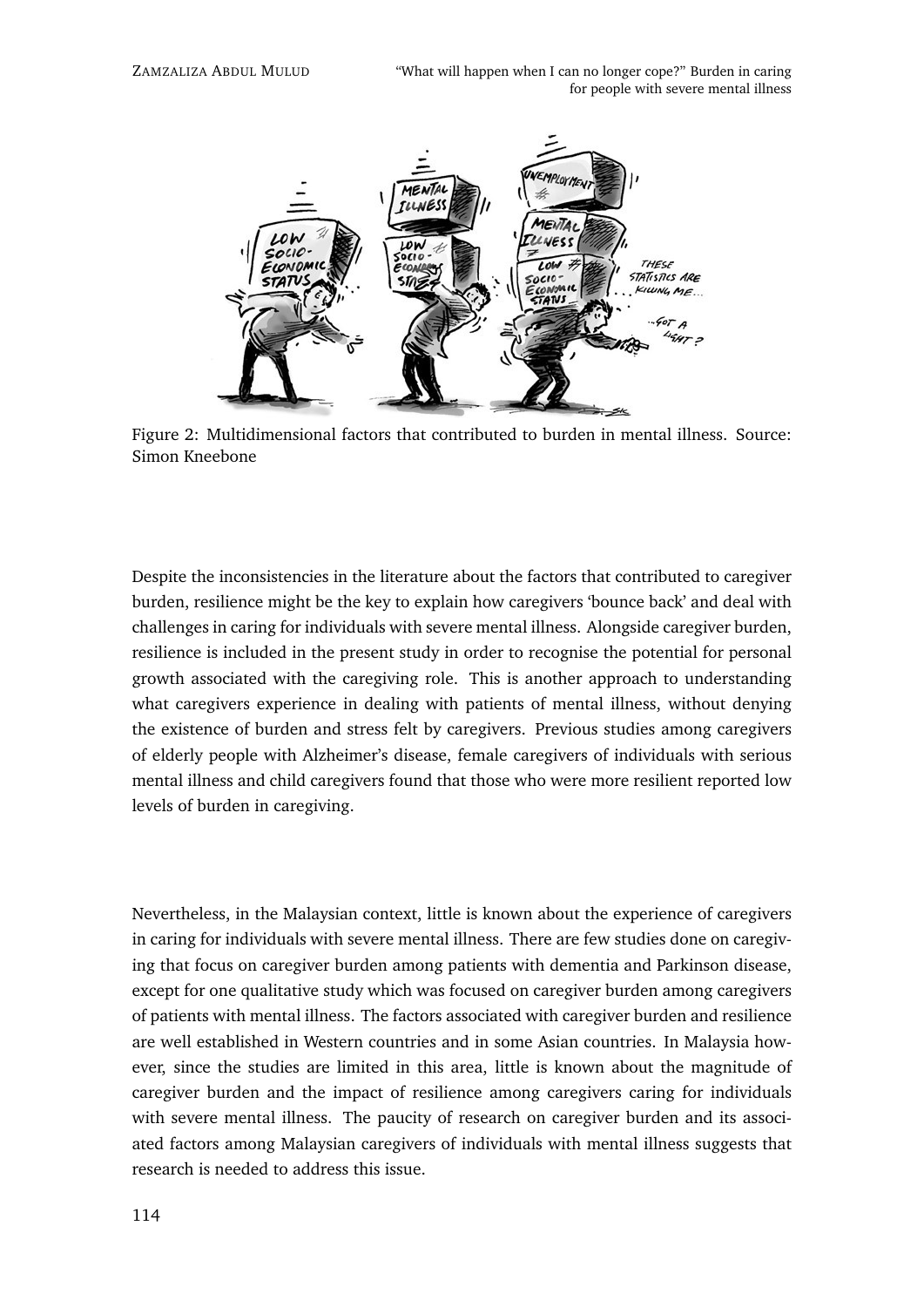# **My research**

### **Aims and design**

The primary aim of this quantitative, correlational study design was to examine the association between caregiver burden and caregivers' demographic backgrounds, caregivingrelated stressors and resilience among the population being studied. The development of a conceptual framework for this study has been guided by the Pearlin Stress Process Model, and the Model of Carer Stress and Burden, as well as findings from a comprehensive literature review. In this conceptual framework, there are three factors that contribute to the outcome of caregiver burden, namely the background and context of caregiving, primary stressors and resilience. The sampling frame of this study was composed of a list of caregivers of individuals with severe mental illness attending Psychiatric Outpatient Clinics in Malaysia. Two clinics were selected as they serve as reference centres for severe mental illness for cases around West Malaysia. Self-administered questionnaires were used to collect data and at the end of the data collection period, 201 caregivers participated. The ethical approval to conduct this research was granted by the Medical Research and Ethics Committee, Malaysia and the University College Cork Clinical Research Ethics Committee.

### **Findings**

Findings from the present research contribute to the growing evidence of the role of caregivers' socio-demographic variables, caregiving-related stressors and resilience towards caregiver burden. The results of my study indicate that caregiver burden was greater for older and female caregivers, members of the Chinese ethnic group who were unemployed, divorced or widowed, those with a perceived moderate health status and having a medical problem. On the other hand, caregiving-related stressors that were significantly associated with caregiver burden included longer time spent on caregiving activities, insufficient emotional support and support with caregiving tasks and assistance as well as patient behavioural disturbances. Finally, the findings also supported the hypothesis of the study as there was a significant relationship between resilience and caregiver burden. A moderate negative correlation indicates that increases in resilience correlated with decreases in the level of caregiver burden.

One interesting finding of this research highlighted that women caring for individuals with severe mental illness (like Jane, in the case study) were at higher risk of burden compared with male caregivers and this finding was supported by results from previous studies. The Role Theory suggests that an individual's social behaviour largely depends on society's expectation of the role that the person is assuming. Therefore, women who have always been considered as the caretaker must take up the role as a caregiver, whether they are willing or prepared to do so or not. Besides, female caregivers were more often subjected to stigma, guilt, caregiver strain and client dependency than their male counterparts